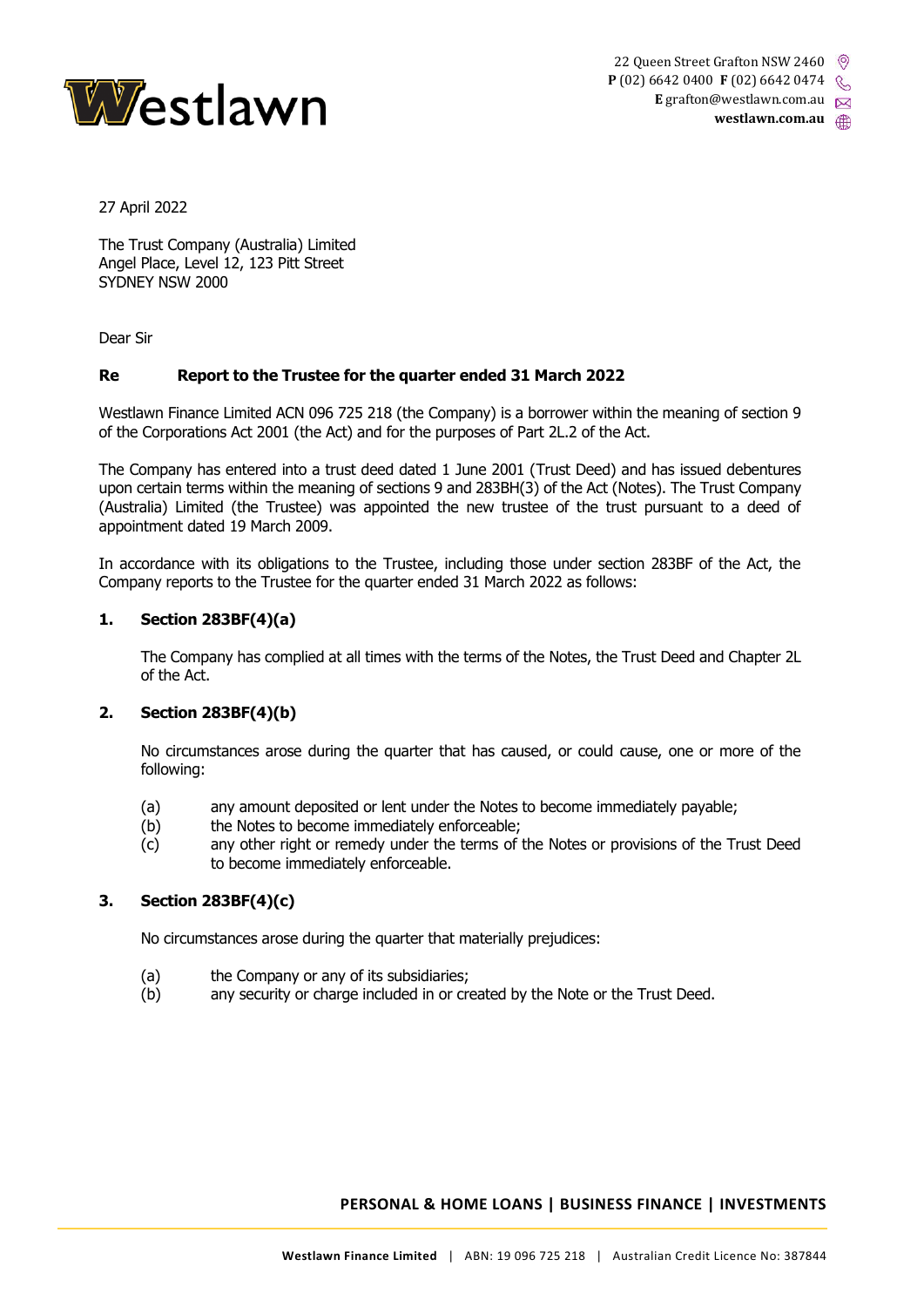## **4. Section 283BF(4)(d)**

On 18 February 2022 the Company entered into a Share Sale Deed ('SSD') to acquire a 70% interest in Equity-One Mortgage Fund Limited ('EMF') for total consideration of \$23.672 million. Settlement occurred on 1 March 2022 at which time EMF became a subsidiary of the Company.

The purchase price is subject to a rise and fall adjustment based on full year normalised earnings in respect of the year ended 30 June 2022. The Company has also entered into a shareholders agreement with the non-controlling shareholder which contains put and call options that provide the Company an option to acquire (or the non-controlling shareholder to sell) the remaining 30% interest in EMF in three tranches of 10% each from 2024 to 2027.

Other than the aforementioned, there has not been a material change in the nature of the business of the Company or any of its subsidiaries or any guarantors that has occurred during the quarter.

## **5. Section 283BF(4)(e)**

None of the following events happened during the quarter:

- (a) the appointment of a guarantor;
- (b) the cessation of liability of a guarantor body for the payment of the whole or part of the money for which it is liable under the guarantee;
- (c) a change of the name of a guarantor.

## **6. Section 283BF(4)(f)**

The Company has not created a charge where:

- (a) the total amount to be advanced on the security of the charge is indeterminate; and
- (b) the advances are merged in a current account with bankers, trade creditors or anyone else.

## **7. Section 283BF(4)(g)**

The Company is not aware of any other matter that may materially prejudice any security or the interests of the Noteholders.

#### **8. Section 283BF(5)**

The Company has not deposited money with, or lent money to, a related body corporate during the quarter.

#### **9. Section 283BF(6)**

The Company has not assumed a liability of a related body corporate during the quarter.

#### **10. Financial reports and audit**

The Company has complied in all respects with its obligations under Chapter 2M of the Act.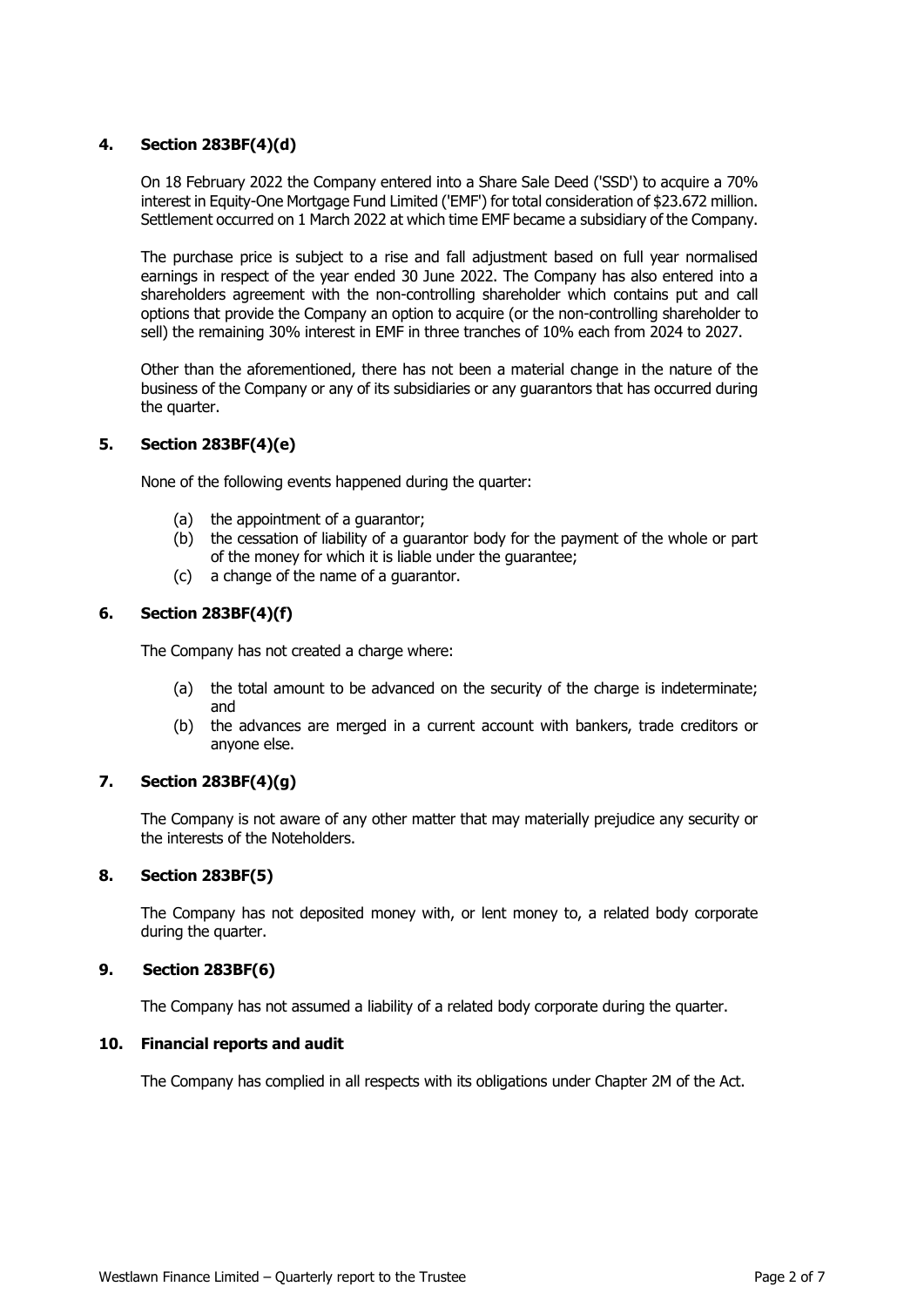## **11. Auditors benchmark report under RG69**

The Company received a report dated 1 September 2021 from the Auditor in respect of compliance with the benchmarks contained in ASIC's Regulatory Guide 69. The Company has complied with all requirements and any recommendations (if any) in the Auditors benchmark report.

#### **12. Continuous Disclosure**

The Company has complied at all times with the requirements of Chapter 6CA (dealing with continuous disclosure) of the Corporations Act 2001 and no circumstances arose during the quarter that required the Company to issue a supplementary prospectus or replacement prospectus.

The Company issued a continuous disclosure notice on 23 February 2022 to update the benchmarks contained in ASIC's Regulatory Guide 69 as at 31 December 2021.

#### **13. Regulatory Guide 69**

The Company confirms that, in respect of ASIC's Regulatory Guide 69;

- a) it has made all necessary disclosures against the benchmark in its disclosure documents and all disclosures remain true and correct;
- b) it continues to meet all benchmarks that the Company has stated in disclosure that it meets;
- c) where it has disclosed that it does not meet the benchmark on an "if not, why not" basis, the disclosure the Company has made continues to be correct and accurate in all material respects and is not misleading;
- d) it has provided full details to the Trustee in respect to related party dealings in compliance with RG69.98; and
- e) it attaches a schedule of the promises it has made in disclosure documents it has issued and confirms that it has complied with each of the promises it has made in those disclosure documents. A copy of the current prospectus is available from the website [www.westlawn.com.au.](http://www.westlawn.com.au/)

#### **14. Trust Deed and other matters**

#### (a) **Notes on Issue**

The Company reports that the amount stated of Notes on issue as at the end of the quarter was \$224.347 million and were all issued in New South Wales.

#### (b) **Borrowing limitations**

During the quarter, the Company's total liabilities did not exceed shareholders' funds multiplied by 15. At the end of the quarter, total liabilities were \$239.305 million and shareholders' funds were \$37.879 million.

#### (c) **Other matters**

The Company reports that there are no other matters which may materially prejudice any security or the interest of the debenture holders.

#### (d) **Accounting or valuation methods**

The Company reports that no changes have occurred in relation to accounting or valuation methods and policies and that no circumstances have occurred which would lead to existing methods of valuation to be misleading or inappropriate.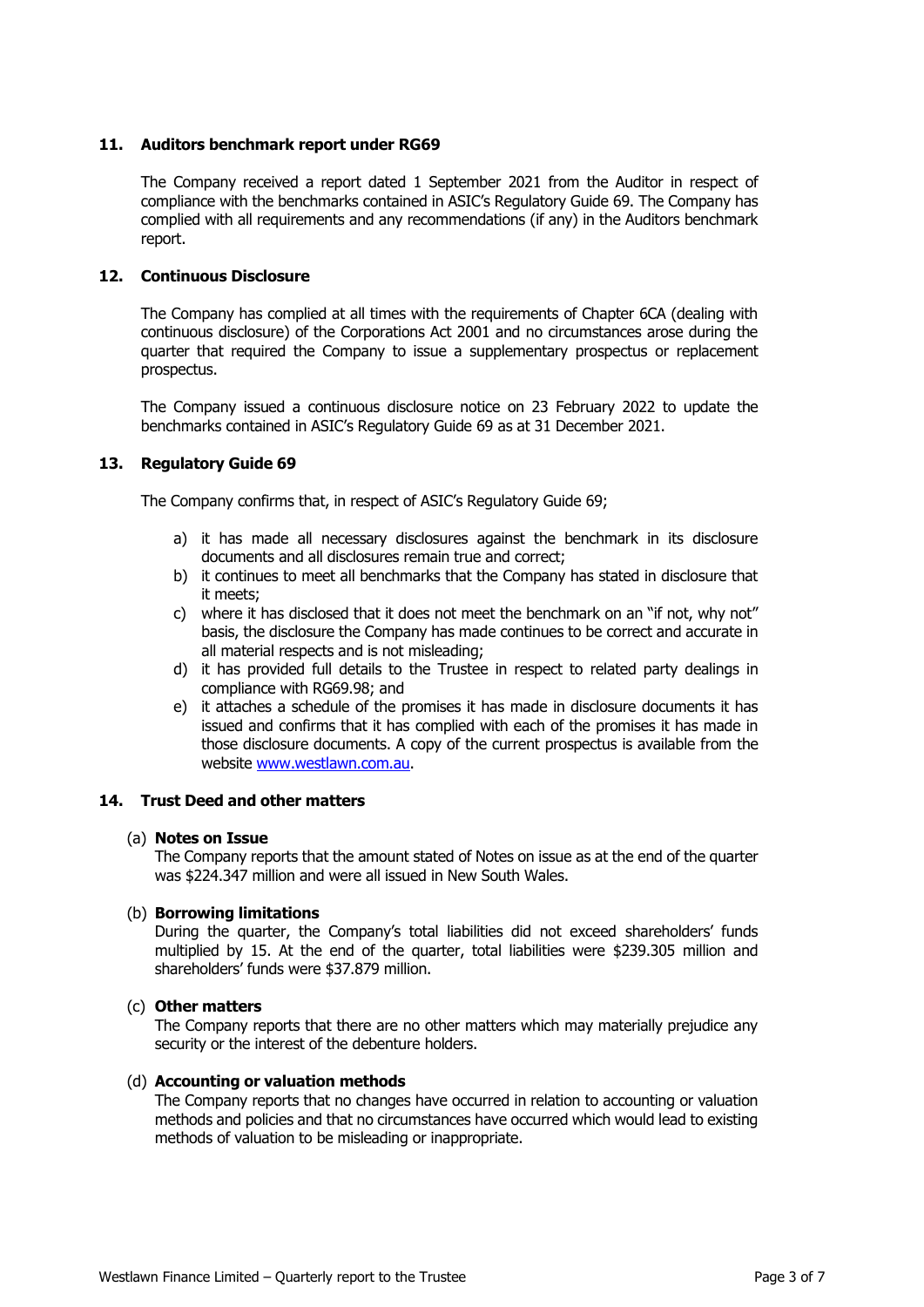## (e) **Assets held for resale**

The Company reports that assets held for resale in the relevant accounts appear at realisable value in the ordinary course of business.

#### (f) **Change in laws**

The Company covenants that the Directors are not aware of any material change in the laws of any place which might affect the enforceability of guarantees and charges given to or in favour of the Trustee.

## **15. Anti Money Laundering**

The Company has complied in all respects with its obligations under the Anti-Money Laundering and Counter-Terrorism Finance Act 2006 (Cth).

On the basis of the above, the undersigned certify that they are of the view that the financial position and performance of the Company is such that the property of the Company will be sufficient to repay the amount of each Note when it becomes due and payable.

This report was made on 27 April 2022 in accordance with a resolution of Directors.

Yours sincerely **Westlawn Finance Limited**

G Scoffeld

G D Scofield **A H Hayes** Managing Director /CEO Director Director/Secretary/CFO

 $\overline{L}$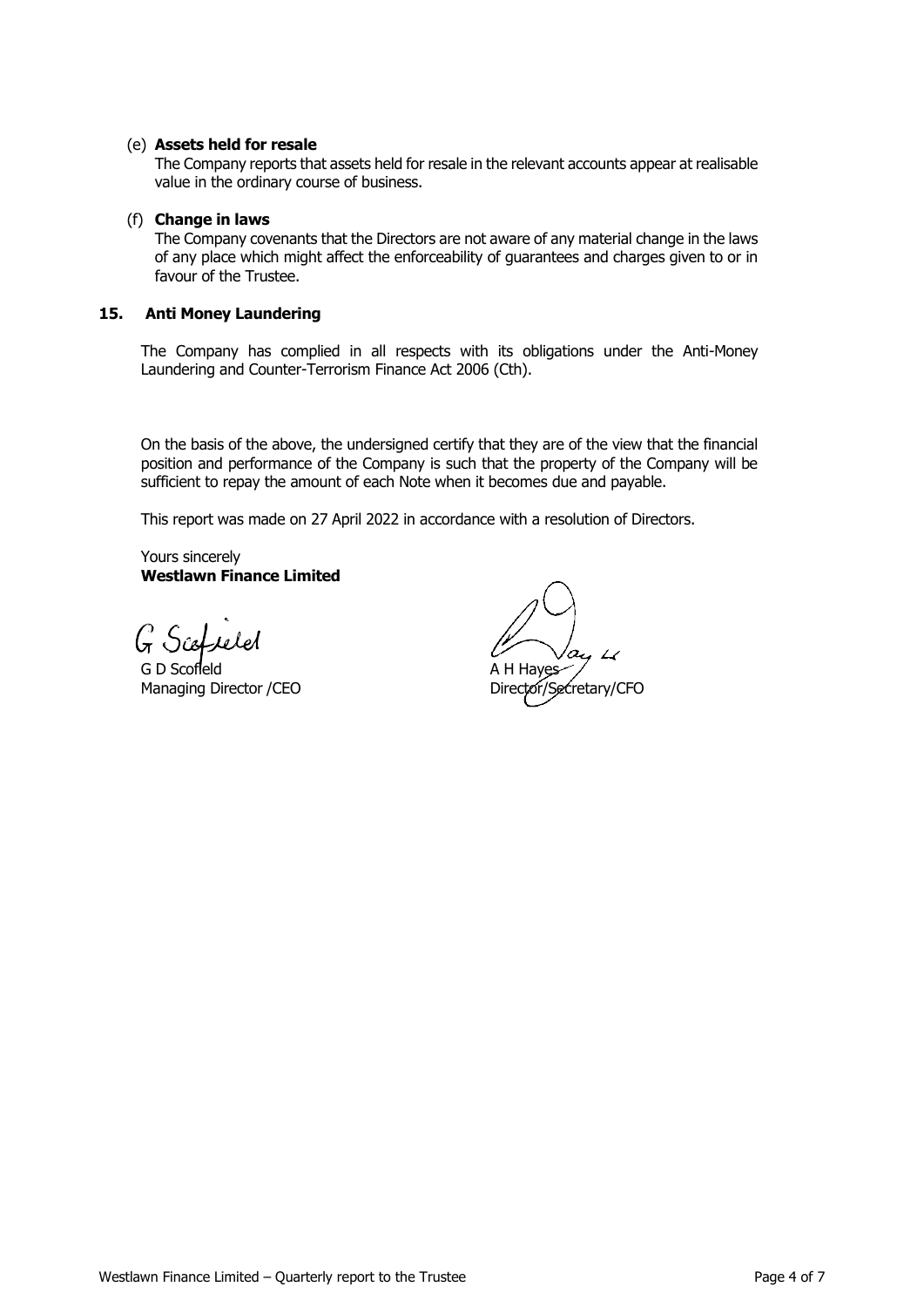## **Attachment to the Quarterly Report to the Trustee**

# **Schedule of promises made in Prospectus No 21 dated 26 November 2021**

| <b>REFERENCE</b>                        | <b>PROMISE</b>                                                                                                                                                                                                                                                                                                                                                                                                                                                                                                                                                                                                                           |
|-----------------------------------------|------------------------------------------------------------------------------------------------------------------------------------------------------------------------------------------------------------------------------------------------------------------------------------------------------------------------------------------------------------------------------------------------------------------------------------------------------------------------------------------------------------------------------------------------------------------------------------------------------------------------------------------|
| 3.3 When is interest paid on the notes? | Interest will be paid according to the maturity<br>term selected on the Application Form. In cases<br>where Noteholders have requested that the<br>quarterly interest payments be reinvested rather<br>than paid to them by cheque or credited to their<br>bank account, each interest payment will be<br>compounded quarterly until maturity and paid to<br>them at that time together with the original<br>principal amount.                                                                                                                                                                                                           |
| 4.2 Borrowing limitations               | The Directors will ensure that the Company's<br>total liabilities do not exceed shareholders' funds<br>multiplied by 15.                                                                                                                                                                                                                                                                                                                                                                                                                                                                                                                 |
| 4.3 Purpose of the issue                | Proceeds from the issue of Notes will be used to<br>fund the operations of the Company, in particular<br>the funding of the Company's lending portfolio.                                                                                                                                                                                                                                                                                                                                                                                                                                                                                 |
| 4.11 Note Certificate                   | Noteholders will be sent a certificate for the<br>Notes registered in the name of the Noteholder<br>within 21 days of the issue of the Notes.                                                                                                                                                                                                                                                                                                                                                                                                                                                                                            |
| 4.12 Electronic Prospectus              | Any person receiving this Prospectus<br>electronically will, on request, be sent a paper<br>copy of the Prospectus and Application Form by<br>the Company free of charge during the period of<br>the offer.                                                                                                                                                                                                                                                                                                                                                                                                                              |
| 4.13 Continuous Disclosure              | ASIC Regulatory Guide 198 Unlisted disclosing<br>entities: Continuous disclosure obligations<br>(RG198) provides guidance on how the Company<br>should comply with the continuous disclosure<br>obligations under the Corporations Act.<br>The Company will comply with those<br>requirements by publishing on its website,<br>www.westlawn.com.au, any material information<br>more recent than that contained in the<br>Company's last issued Prospectus. Information<br>disclosed will be that which the Company<br>considers necessary or appropriate to help<br>investors make investment decisions based on<br>timely information. |
| 8.1 Material Documents                  | Copies of the following documents are available<br>for inspection during normal office hours at the<br>registered office of the Company for 13 months<br>after the date of this Prospectus:                                                                                                                                                                                                                                                                                                                                                                                                                                              |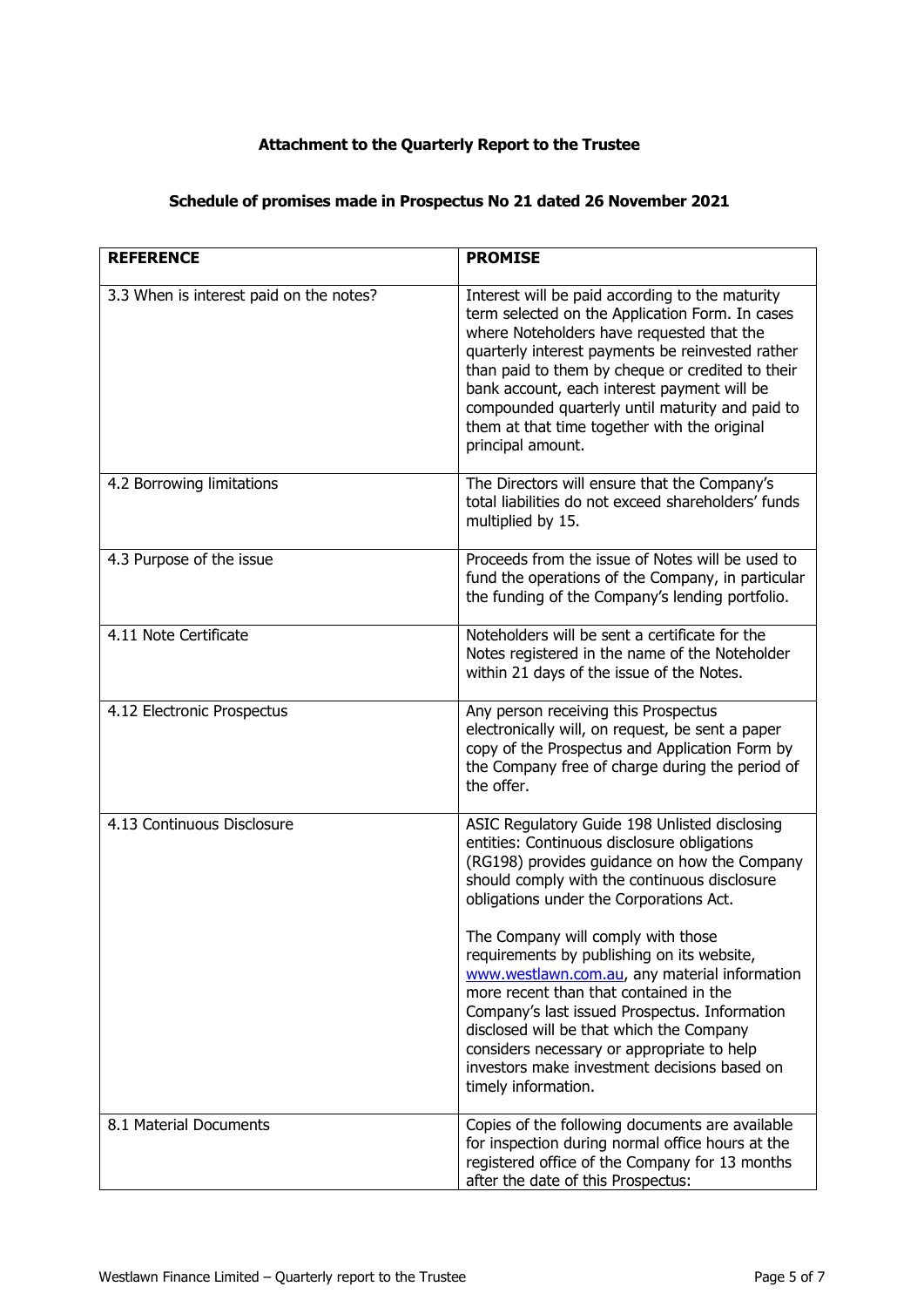|                                             | - Constitution of the Company<br>- Trust Deed                                                                                                                                                                                                                                                                                                      |
|---------------------------------------------|----------------------------------------------------------------------------------------------------------------------------------------------------------------------------------------------------------------------------------------------------------------------------------------------------------------------------------------------------|
|                                             | - Consents to the issue of this Prospectus.                                                                                                                                                                                                                                                                                                        |
|                                             | A copy of the Constitution and the Trust Deed<br>will be provided free of charge on request during<br>the period for which Notes are offered under this<br>Prospectus.                                                                                                                                                                             |
| 8.2 Trust Deed - Redemption and payment     | On the maturity date, the Company must repay<br>the principal amount of the Notes due for<br>redemption. If payment is overdue, then the<br>Company will pay a default rate of 1% above the<br>rate applicable to the Notes.                                                                                                                       |
|                                             | Unless the Prospectus or the Application Form<br>provides for the frequency of payment of interest<br>by the Company, interest is payable on<br>redemption of the Notes.                                                                                                                                                                           |
|                                             | Where a Note term matures on a weekend or<br>public holiday, payment will be made on the next<br>business day. The Application Form will also allow<br>Noteholders to choose how frequently interest<br>will be received.                                                                                                                          |
|                                             | The Company can redeem the Notes on the<br>request of the Noteholder, at the discretion of the<br>Company.                                                                                                                                                                                                                                         |
|                                             | If the Noteholder fails to request a redemption<br>prior to the date of redemption, the Notes will be<br>re-issued for an equivalent period at the<br>prevailing interest rate for principal monies of<br>that amount.                                                                                                                             |
| 8.2 Trust Deed - Obligations of the Company | Under the Trust Deed, the Company covenants<br>with the Trustee that it will comply with all<br>obligations under the Trust Deed and the<br>Corporations Act.                                                                                                                                                                                      |
| 8.2 Trust Deed - Default                    | The Company will be in default and all principal<br>and interest monies become immediately due and<br>repayable if:                                                                                                                                                                                                                                |
|                                             | • the Company fails to make payment of principal<br>and/or interest in respect of the Notes and such<br>failure continues for a period of 3 months;                                                                                                                                                                                                |
|                                             | • where, except for the purpose of a solvent<br>reconstruction or amalgamation orders are made<br>or a resolution is passed for the winding up,<br>dissolution, administration of the Company or the<br>Company enters into any arrangement,<br>compromise or composition with or assignment<br>for the benefit of any creditors of the Company if |